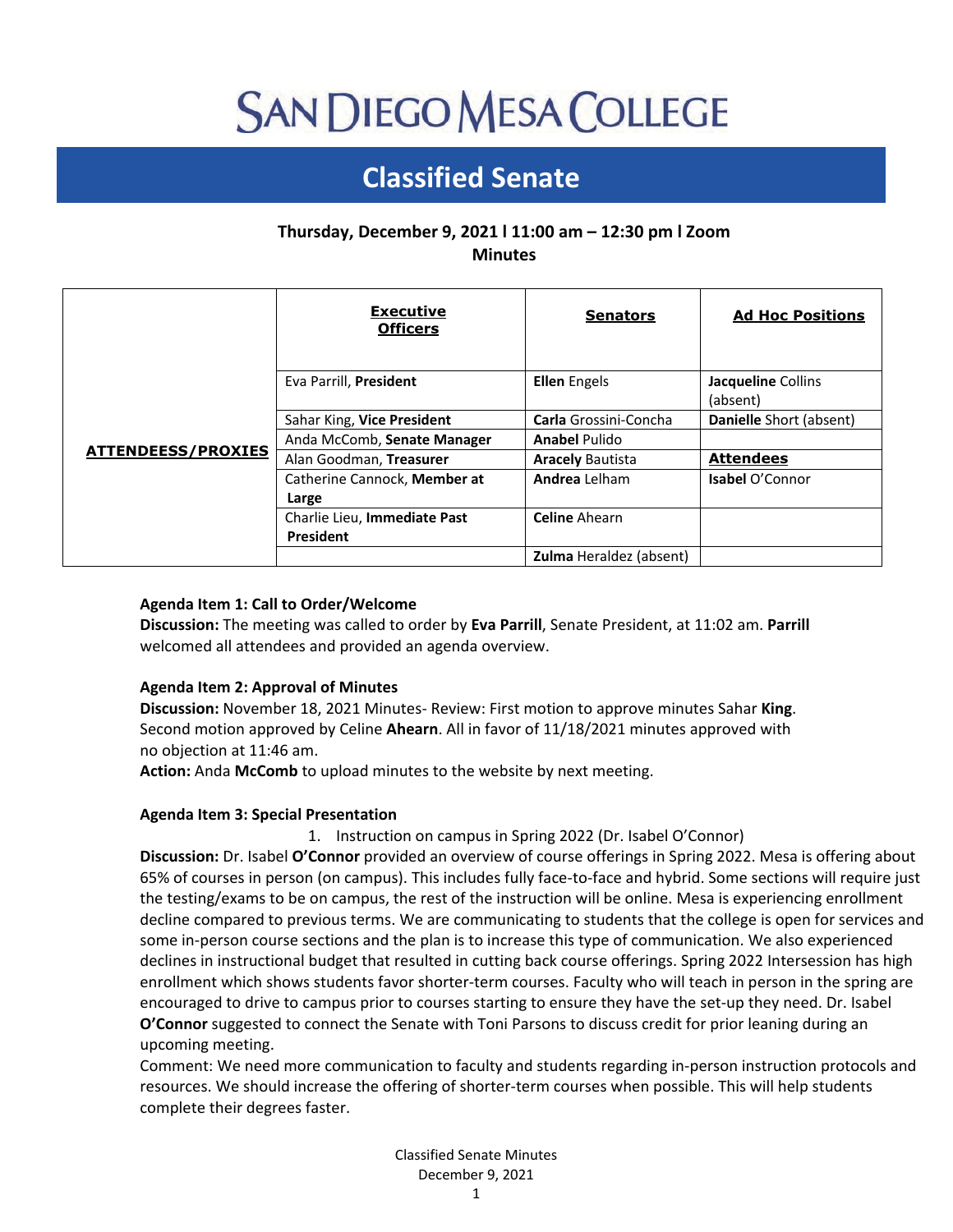#### **Agenda Item 4: Continuing Business**

- 2. Fall Projects:
	- a. Resolution in Support for Asian American Studies Program (Second Read)
	- b. Community Building Event December 2021
- 3. District Police Advisory Board Committee Update
- 4. Children's Center Holiday Bazaar Volunteering Opportunity Monday, Dec 20 at 3 pm
- 5. COVID-19 And Campus Reopening

**Discussion:** Eva **Parrill** invited the Senate to discuss the *Resolution in Support for Asian American Studies Program* (second read). There were no changes from the Senate and the resolution was M/S by Ellen **Engels** and Aracely **Bautista** and the Senate voted to approve it. There will be a community building event for the Senate taking place December 17 at 4 pm. Ellen **Engels** provided an update on one of the College Police Taskforce deliverables, the District Police Advisory Board. This was one of the six taskforce's [recommendations.](https://drive.google.com/file/d/12Sq4faq_3keRC3joflTrRZ7RlgnsiXxd/view?usp=sharing) Currently, there is a discussion as to who should be on this advisory board. Eva **Parrill** encouraged the Senate to volunteer and/or donate to the Children's Center Holiday Bazaar on Monday, Dec 20, 2021. Next, the Senate began a conversation around COVID-19 and the Spring 2022 campus reopening. The Senate reviewed the  $AP - 7170$  REMOTE WORK draft. This document will have additional reviews before it is finalized. Comment: Some raised concerns about the requirement regarding the vacation leave balances needing to be below the maximum for their position because they have a difficult time taking vacation due to high workloads to be completed by specific deadlines. A solution would be that employees have a back-up for their work so that they can take vacation.

#### **Presentation Link: [Resolution in Support for Asian American Studies Program](https://docs.google.com/document/d/1J-DkjQ4UjTuU6RWtbT2soa9j2PMKpKBpAyEp-uSYtKc/edit?usp=sharing);**

**Action:** Classified Senate to come up with questions to ask at the DGC Meeting on 1/19/2022 regarding the new remote work AP.

#### **Agenda Item 5: New Business**

1. Spring projects:

a. Classified Service Award/ Appreciation Week/ Outstanding Classified Employee & Department of the Year

**Discussion:** When we return in January, our projects will be the Classified Service Award/ Appreciation Week/ Outstanding Classified Employee & Department of the Year.

#### **Agenda Item 6: Executive Board & Senator Reports**

- 2. President: Eva Parrill
- 3. Vice President: Sahar King
- 4. Senate Manager: Anda McComb
- 5. Treasurer: Alan Goodman
- 6. Member at Large: Catherine Cannock
- 7. Immediate Past President: Charlie Lieu
- 8. Senator Reports
- 9. AFT Liaison: Danielle Short, JD
- 10. Ad Hoc Reports

**Discussion:** No reports.

#### **Agenda Item 7: Committee & Department Reports**

Classified Senate Minutes December 9, 2021